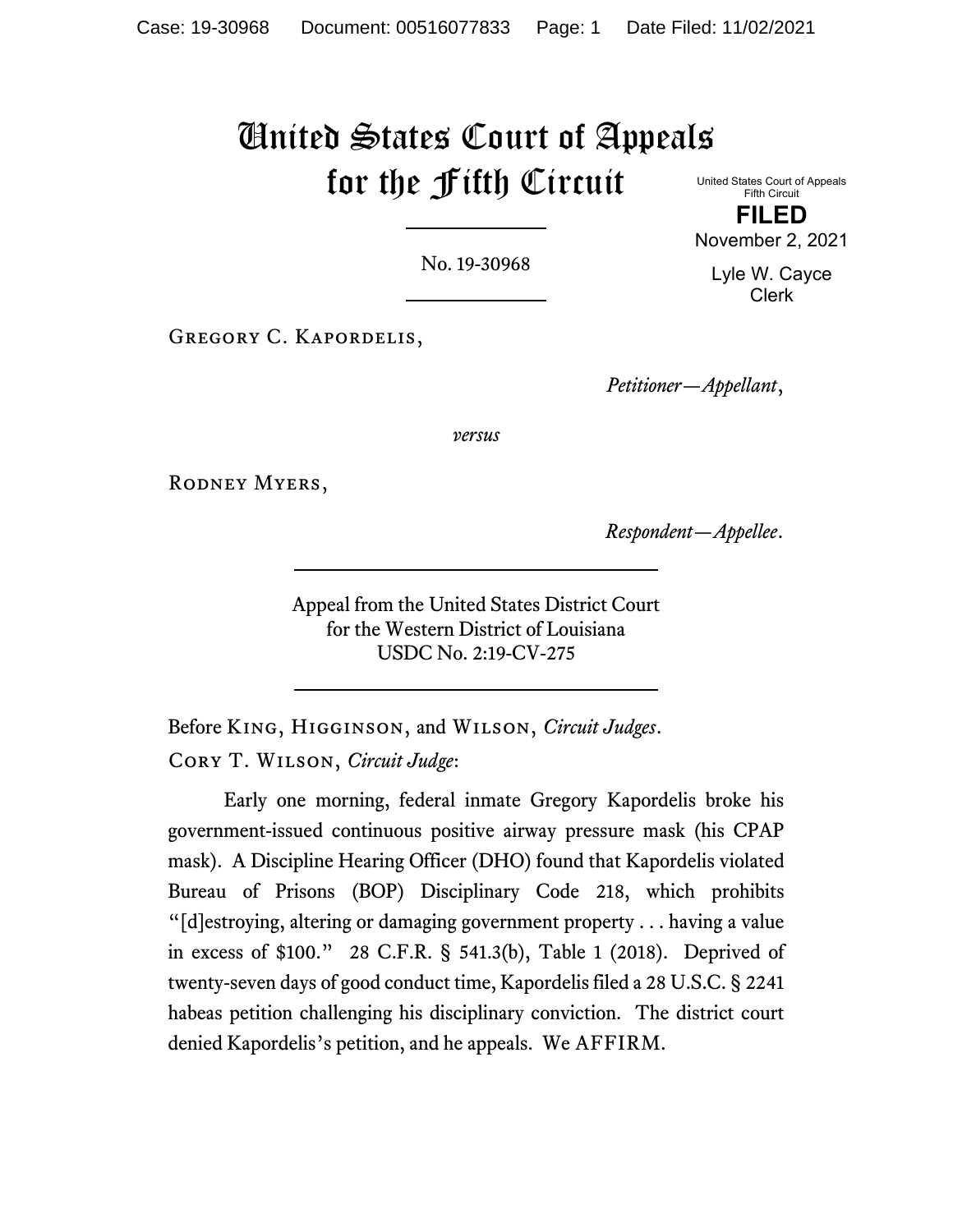# **I.**

On August 9, 2018, Kapordelis reported to a medical unit at Oakdale Federal Correctional Institution (Oakdale), where he is incarcerated, and notified staff that he broke his CPAP mask. Staff members informed Kapordelis that he was not authorized to be in the medical unit, but he remained there for some time before leaving. He returned to the unit later that day, and the Operations Lieutenant was called to remove him.

An incident report was filed, and the matter was referred to the DHO for a hearing on disciplinary charges of being in an unauthorized area (Disciplinary Code 316), refusing to obey an order (Disciplinary Code 307), and destroying, altering or damaging government property in excess of \$100 (Disciplinary Code 218). *See* 28 C.F.R. § 541.3(b). At the hearing, held August 27, 2018, Kapordelis stated that he awoke suffering from a "coughing fit" and tried to remove his CPAP mask. In doing so, he said the mask "just snapped." He contended that he did not deliberately break the mask and that, in the twelve years he had been wearing a CPAP mask, he had never broken one.

Several "statements"—in the form of emails from witnesses responding to inquiries from the DHO—were submitted at the hearing, including one from Dr. Kenneth Russell, the Oakdale inmate physician. The DHO had asked Dr. Russell prior to the hearing whether "it [was] likely an inmate could break a CPAP mask." Dr. Russell responded:

I would have to see it first, some of these are made of hard plastic. Most of them you can [sit] on, and not break them. In general use, unless it is an old mask, or unless it did not fit their face, it would have to be intentional for it to break.

In addition to Dr. Russell's email, the DHO considered a statement from a CPAP Supply USA representative recorded in the initial incident report. The CPAP representative stated to Oakdale medical staff that "it is far from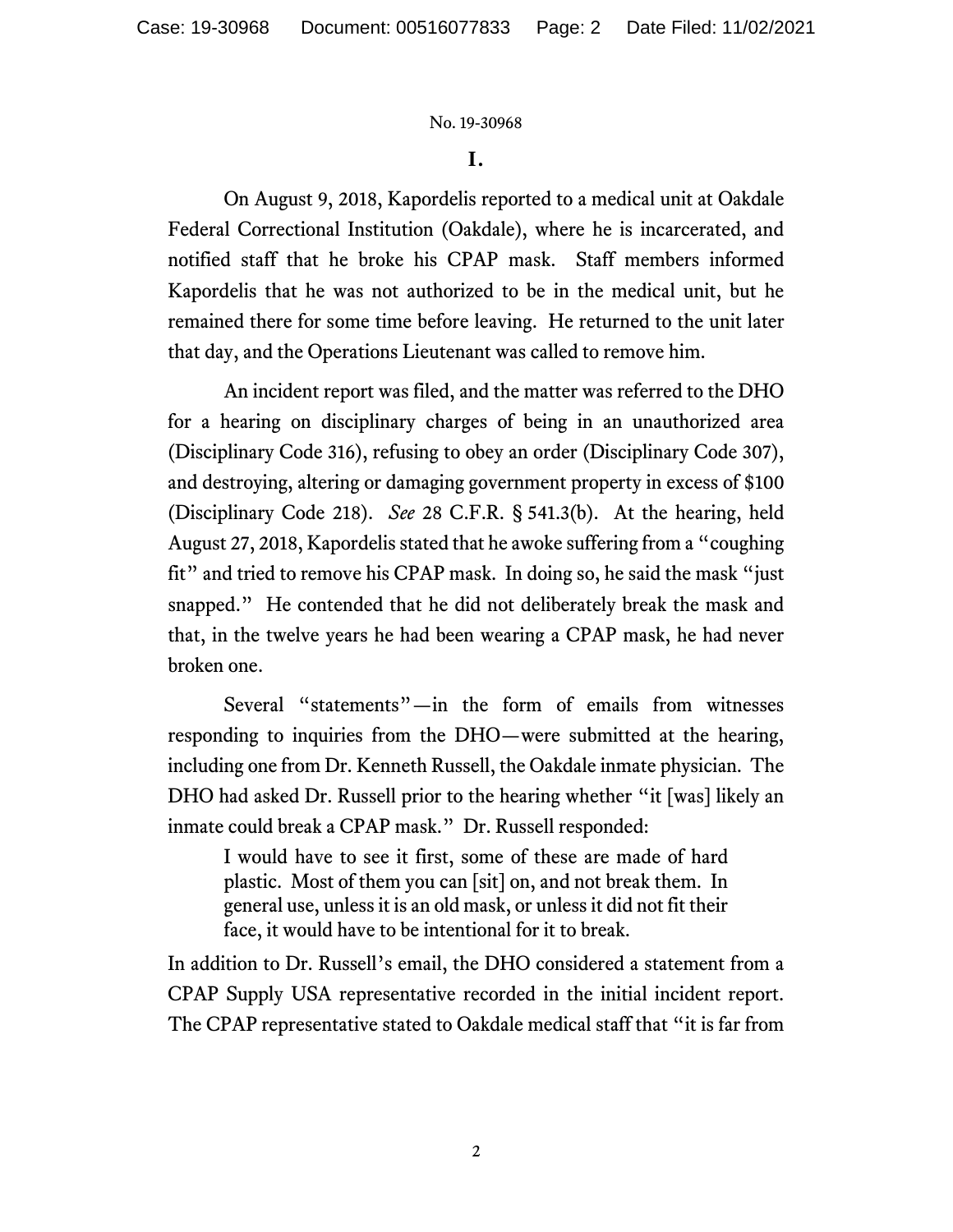common for the mask to just break unless it is user error." According to the record, the DHO also inspected Kapordelis's broken CPAP mask.

After receiving the evidence, the DHO issued a report that dismissed the charges against Kapordelis for refusing to obey an order and being in an unauthorized area but sustained the charge for damaging government property. The DHO acknowledged Kapordelis's assertions to the contrary but found that the CPAP representative's statement coupled with Dr. Russell's statement supported a finding that Kapordelis violated Disciplinary Code 218. Consequently, the DHO sanctioned Kapordelis with a loss of twenty-seven days of good conduct time.

Kapordelis administratively appealed, contending that the evidence that he broke the mask accidentally was unrebutted and that the CPAP representative's and Dr. Russell's statements were insufficient to show that Kapordelis deliberately broke the mask. Additionally, he asserted that the "DHO inspected the broken mask at the hearing" and "observed" that the mask part that broke was the plastic "flexible spacebar," which is "designed to bend when the mask is removed" and "is the most fragile part of the CPAP mask." He speculated that replacing the spacebar "would likely cost less than \$20," well below Disciplinary Code 218's \$100 threshold. Kapordelis also asserted that Dr. Russell never actually made the statement on which the DHO relied in sustaining the property-damage charge. Kapordelis's administrative appeal was denied.

In March 2019, Kapordelis filed a pro se petition for habeas corpus pursuant to 28 U.S.C. § 2241 in the Western District of Louisiana against Rodney Myers, the warden at Oakdale. In his § 2241 petition, Kapordelis asserted that his due process rights were violated because no evidence was presented that he intentionally destroyed his CPAP mask and the DHO relied on a statement that, according to Kapordelis, Dr. Russell never made. Kapordelis also contended that revocation of good-time credits for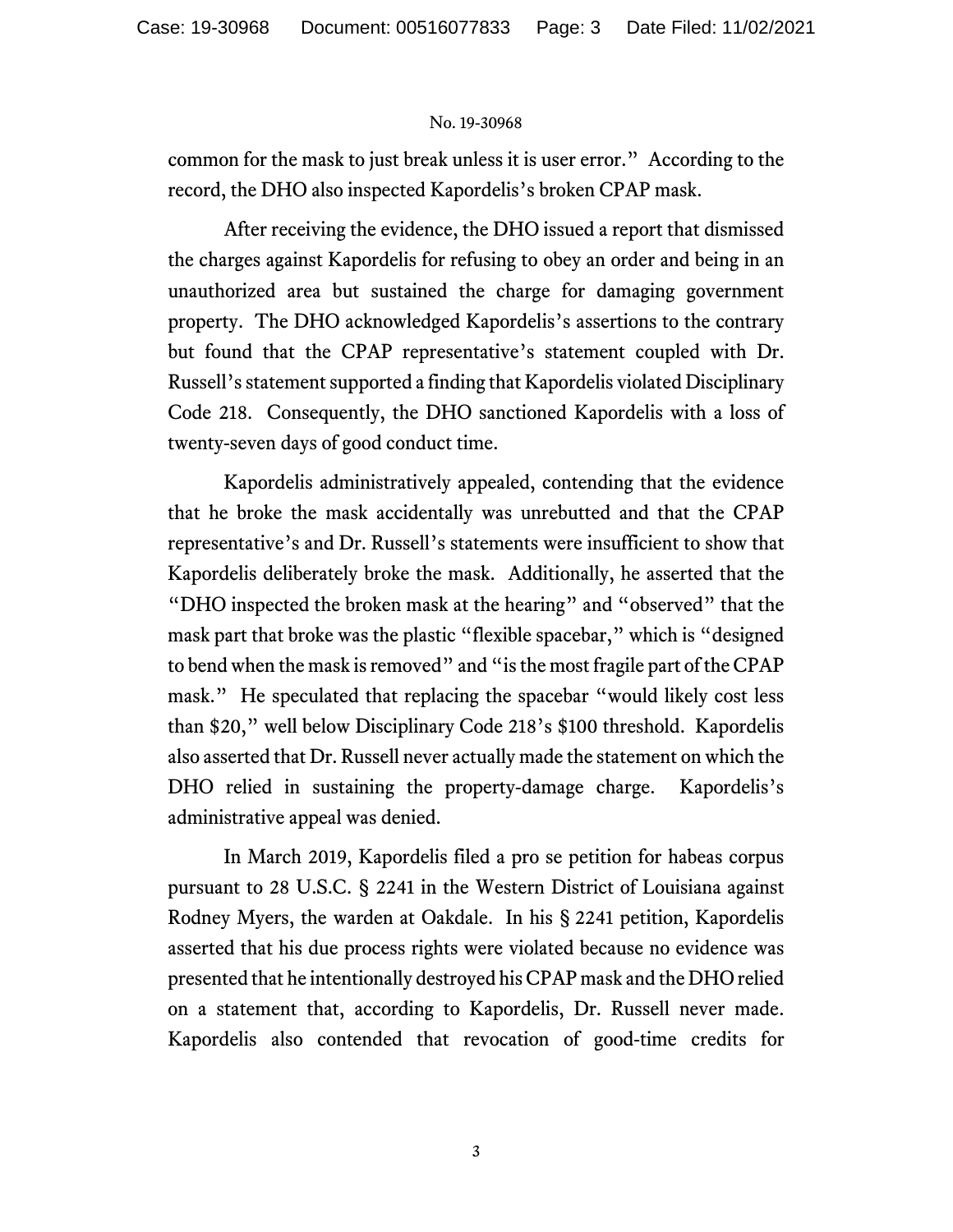accidentally breaking a mask that he required because of a disability violated the Americans with Disabilities Act. He sought expungement of the incident report, restoration of good conduct time, and a transfer to a prison facility closer to his family in Tampa, Florida.

In opposition, the respondent countered that Kapordelis failed to demonstrate that his due process rights had been violated. The respondent cited the DHO's post-hearing declaration, which stated that "explicit intent to destroy government property is not a necessary threshold for finding an individual guilty." Relying on this interpretation, the respondent asserted that Kapordelis's admission that the CPAP mask broke while in his possession and the statement given by the CPAP representative were "sufficient to find [Kapordelis] guilty of wrongfully destroying government property, either through explicit intention or negligent and/or improper use."

The magistrate judge to whom the case was assigned recommended that Kapordelis's § 2241 application be denied and dismissed with prejudice. Based on the disciplinary hearing evidence and the BOP regional director's appellate finding that Kapordelis had failed to present any evidence to support his assertion that the damage to the mask was accidental, the magistrate concluded that "the evidence [was] sufficient to sustain a disciplinary conviction." Furthermore, the magistrate found that Kapordelis failed to provide any support for his allegation that Dr. Russell did not make the statement attributed to him.

Over Kapordelis's objections, the district court adopted the magistrate judge's recommendation and dismissed Kapordelis's § 2241 application. The district court observed that "[t]he DHO's findings clearly point[ed] to a finding of intentional damage, as she repeatedly cited Dr. Russell's statement that the mask generally would not break without an 'intentional' act." The district court ultimately held that Kapordelis's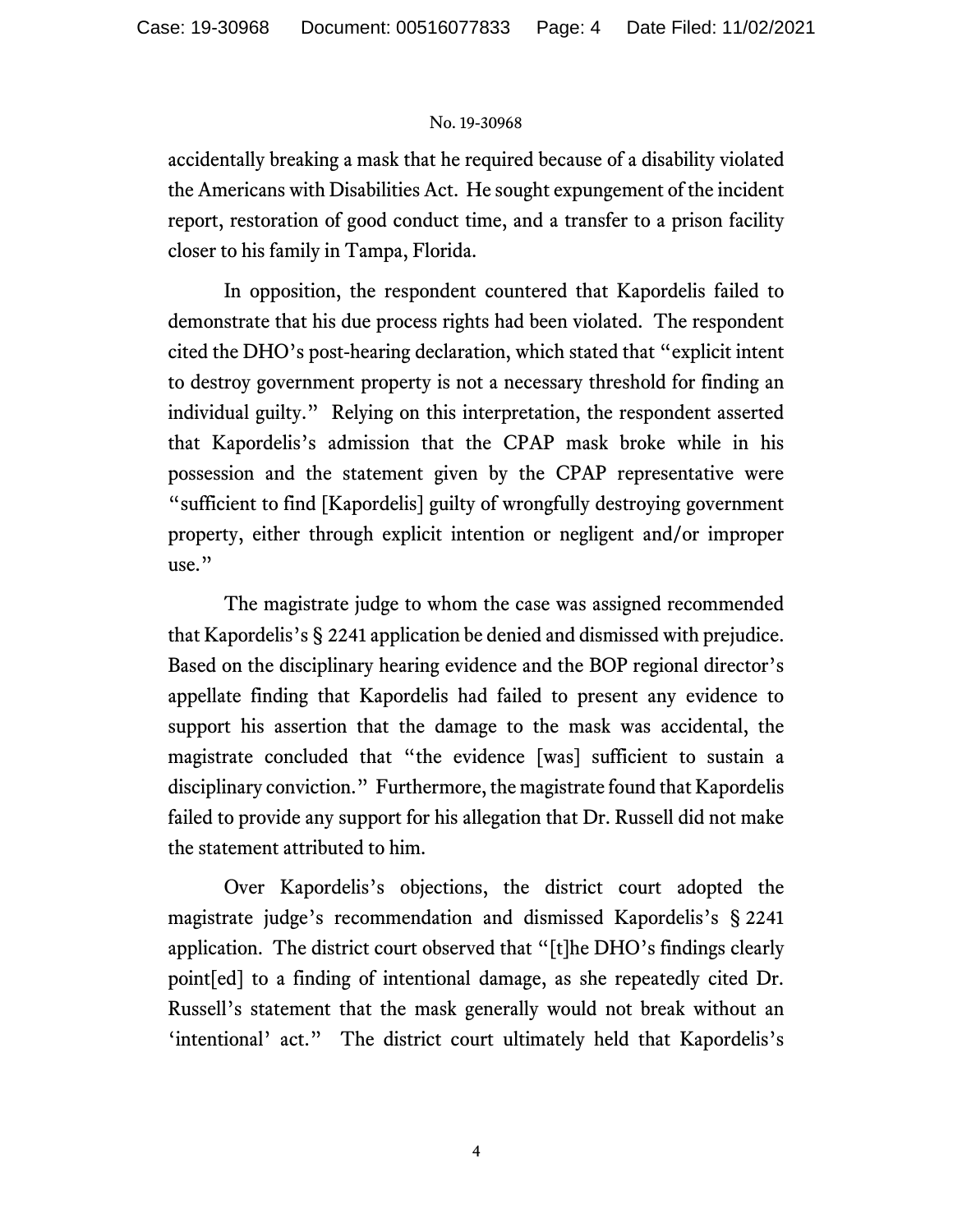admission that the mask broke in his possession, coupled with the statements from the CPAP representative and Dr. Russell establishing that "this would not ordinarily occur on accident," were sufficient to support the disciplinary conviction under the "some evidence" standard. Kapordelis challenged the district court's ruling in a timely motion under Federal Rule of Civil Procedure 59(e), repeating his prior arguments. The district court denied that motion, and Kapordelis timely appealed.

# **II.**

Kapordelis raises four issues on appeal: (1) whether the district court erred in finding there was "some evidence" from which the DHO could conclude that Kapordelis intentionally broke his CPAP mask; (2) whether Disciplinary Code 218 provided fair notice that it proscribes unintentional conduct resulting in damaged property; (3) whether there was "some evidence" to support the DHO's finding that Kapordelis caused damage in excess of \$100; and (4) whether the district court erred by denying Kapordelis's Rule  $59(e)$  motion.<sup>[1](#page-4-0)</sup> We address each issue in turn.

# **A.**

Kapordelis first contends that the district court erred in finding there was sufficient evidence for the DHO to conclude that he intentionally damaged his mask in violation of Disciplinary Code 218. We review this issue of law de novo. *Teague v. Quarterman*, 482 F.3d 769, 773 (5th Cir. 2007); *Hudson v. Johnson*, 242 F.3d 534, 535 (5th Cir. 2001).

<span id="page-4-0"></span><sup>&</sup>lt;sup>1</sup> Kapordelis does not address his claims arising under the Americans with Disabilities Act and alleging a denial of due process on the ground that Dr. Russell's statement was falsely attributed to him. Therefore, he has abandoned these claims. *See Yohey v. Collins*, 985 F.2d 222, 224–25 (5th Cir. 1993) (observing that although this court liberally construes pro se briefs, arguments must be briefed to be preserved).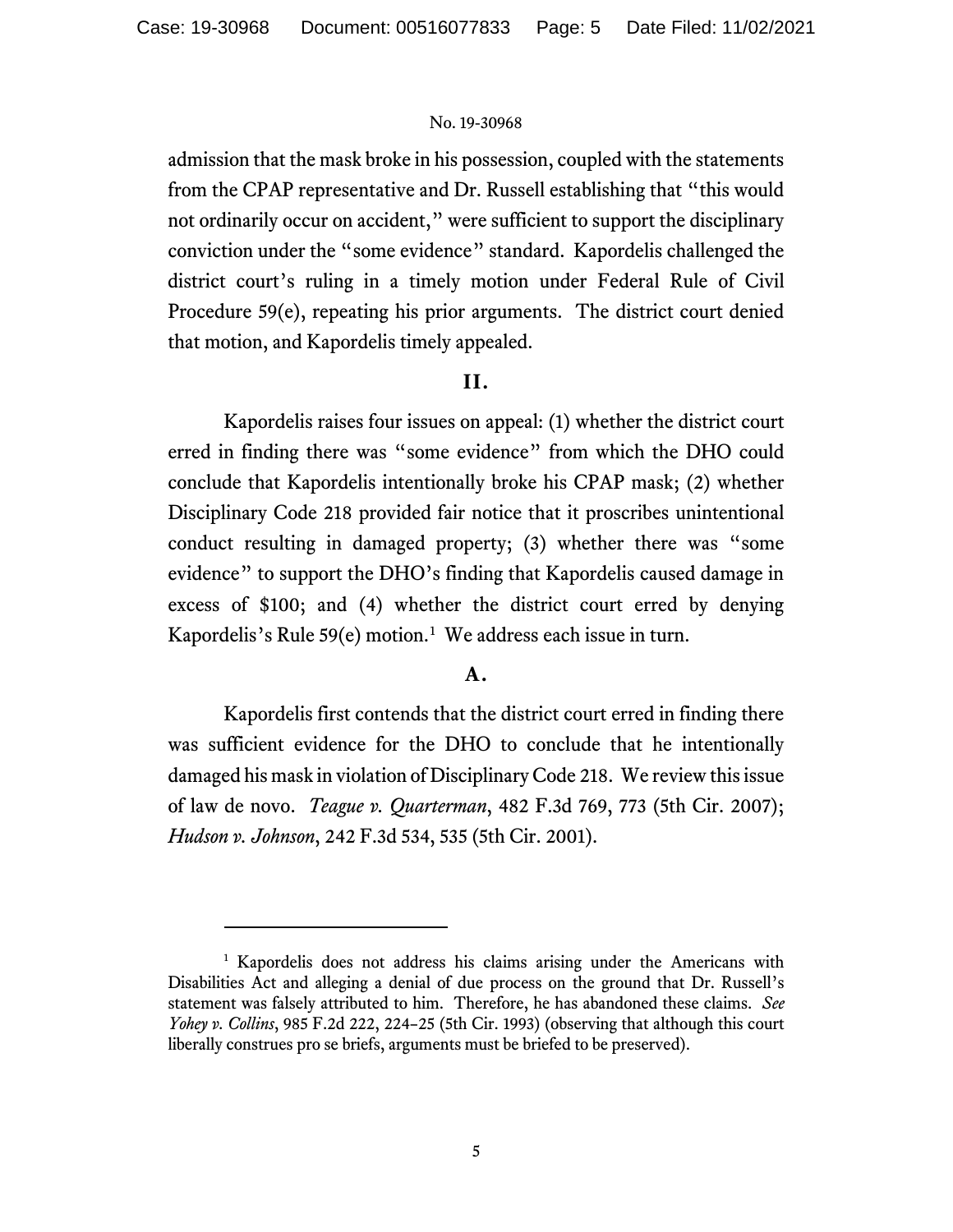Because Kapordelis has a liberty interest in his accumulated good time credits, revocation of the credits must comply with minimal requirements of due process. *See Superintendent, Mass. Corr. Inst. v. Hill*, 472 U.S. 445, 453– 56 (1985); *Henson v. U.S. Bureau of Prisons*, 213 F.3d 897, 898 (5th Cir. 2000); *Madison v. Parker*, 104 F.3d 765, 768 (5th Cir. 1997). The Supreme Court has held that due process is satisfied in this context if, *inter alia*, "some evidence supports the decision by the prison disciplinary board to revoke good time credits." *Hill*, 472 U.S. at 455. Under this standard, "prison disciplinary proceedings will be overturned only where there is *no evidence whatsoever* to support the decision of the prison officials." *Reeves v. Pettcox*, 19 F.3d 1060, 1062 (5th Cir. 1994) (per curiam) (emphasis added).

This court is not required to examine the entire record of a disciplinary proceeding, independently assess witness credibility, or weigh the evidence to determine whether "some evidence" supports the DHO's decision. *See Hill*, 472 U.S. at 455–56. Rather, we examine whether the finding of guilt has the "support of some facts or any evidence at all." *Gibbs v. King*, 779 F.2d 1040, 1044 (5th Cir. 1986) (internal quotation marks and citation omitted). Only when the record is "so devoid of evidence that the findings of the [DHO] were without support or otherwise arbitrary" will we grant habeas relief on this ground. *Hill*, 472 U.S. at 457 (finding the "some evidence" standard met even where there was "no direct evidence" and the existing evidence was "meager").

Kapordelis contends that the evidence the DHO cited in support of her decision fails to establish "some evidence" of intentional damage to his CPAP mask. He specifically challenges three things: First, the DHO relied on Kapordelis's admission that the mask broke while in his possession. But Kapordelis never admitted to damaging the mask intentionally. Instead, he stated that the mask "just snapped" when he removed it amidst a coughing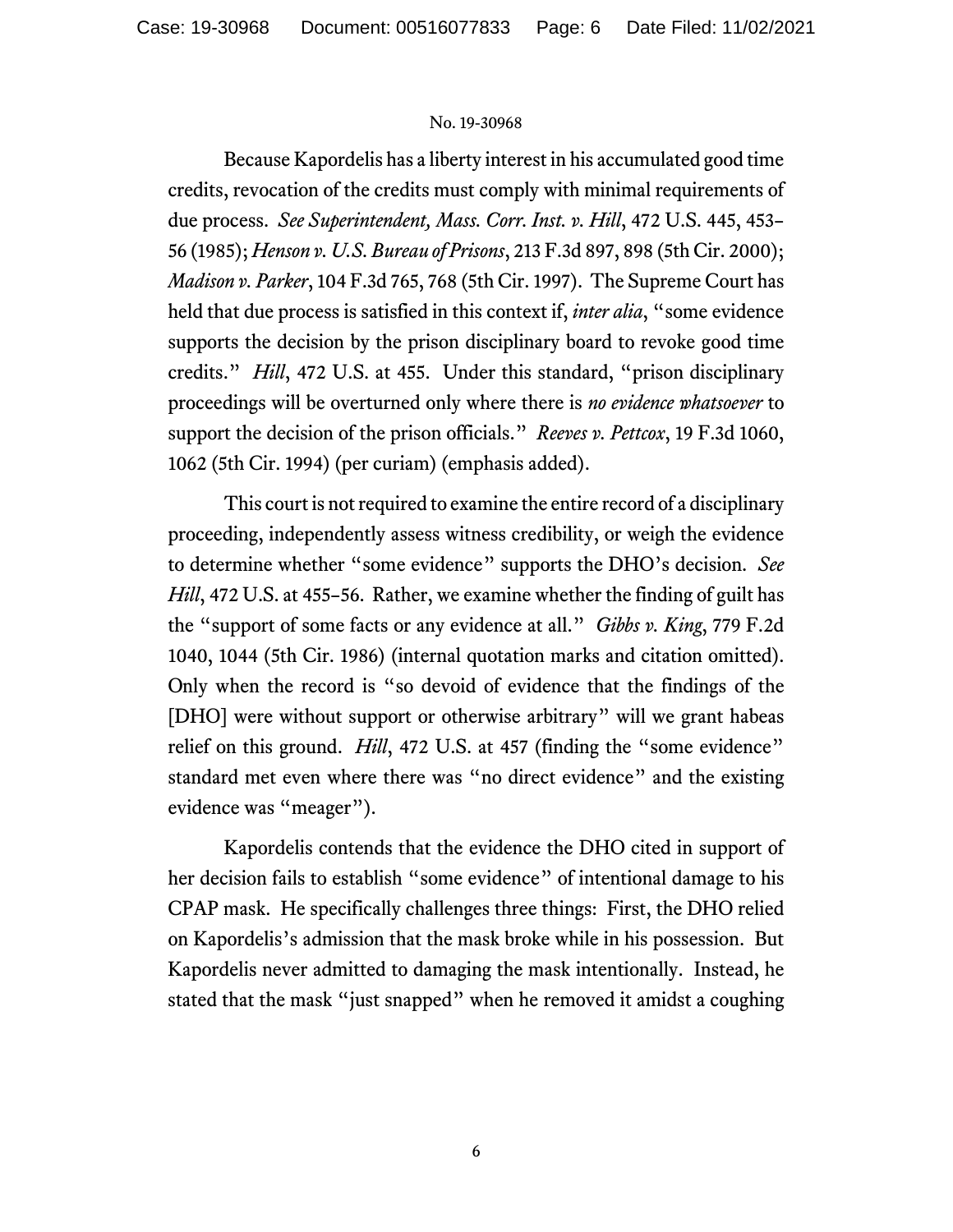fit. We agree with Kapordelis that this "admission" does not, by itself, suffice as "some evidence" of intentional conduct.

Second, the DHO relied on a CPAP sales representative's statement that "it is far from common for the mask to just break unless it is user error." The district court found this to be evidence that a CPAP mask "ordinarily would not [break] on accident." However, Kapordelis contends that, read literally, the CPAP sales representative's statement merely suggests that it is uncommon for a mask to break unless the user accidentally or negligently does something to break it. We tend to agree. Even if the phrase "user error" includes intentional conduct, the CPAP sales representative's statement does not support the proposition that a mask would ordinarily break *only* due to intentional conduct. At essence, it is merely a truism that does not tend to prove or disprove the proposition that Kapordelis intentionally damaged his CPAP mask.

Thirdly, the DHO's report repeatedly cited Dr. Russell's conclusion, in response to whether "it [was] likely an inmate could break a CPAP mask," that "[i]n general use, unless it is an old mask, or unless it did not fit their face, it would have to be intentional for it to break." This is where Kapordelis's argument falters.

He asserts that Dr. Russell's statement is inapplicable because it pertains to the "hard plastic" part of the CPAP mask rather than its "flexible spacebar." But even assuming the mask's damage was limited to the spacebar, there is no evidence in the record indicating that the spacebar was more susceptible to breaking than the rest of the mask, or that it was not likewise composed of "hard plastic" as characterized by Dr. Russell in his statement.

Kapordelis further contends that Dr. Russell's statement is irrelevant because it was based on several caveats that were never verified. He points out that Dr. Russell conditioned his opinion on the age of the CPAP mask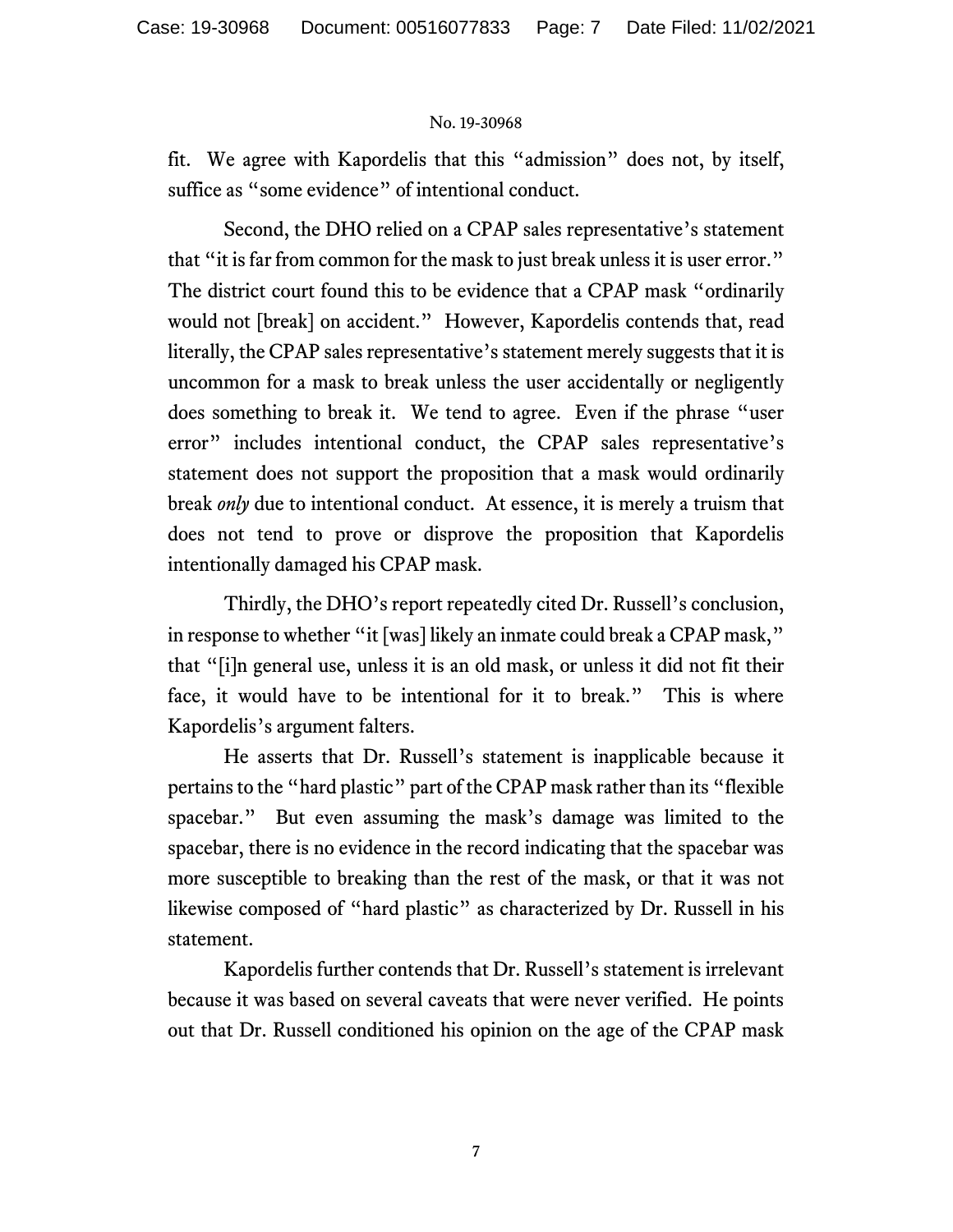and whether the mask fit the face of the wearer. Although there is nothing to indicate that Dr. Russell ever examined Kapordelis's CPAP mask, we cannot say that these limitations deprive his statement of all evidentiary value. The DHO's report and her subsequent declaration indicate that she considered, among other evidence, both Kapordelis's broken CPAP mask and Dr. Russell's statement at the hearing. Thus, the DHO had the opportunity personally to observe Kapordelis's CPAP mask and evaluate the caveats in Dr. Russell's statement against it.

This is enough to meet the "some evidence" standard that governs our review. In other words, "the record is not so devoid of evidence that the findings of the [DHO] were without support or otherwise arbitrary." *Hill*, 472 U.S. at 457. A prison official's disciplinary decision "will be overturned only where there is no evidence whatsoever to support [it]." *Reeves*, 19 F.3d at 1062. Even discounting the other evidence relied upon by the DHO, her finding of culpability was supported, at a minimum, by Dr. Russell's statement that "it would have to be intentional for [the mask] to break," and the DHO's inspection of the broken mask itself. We thus agree with the district court that there was sufficient evidence to support a finding of intentional damage to Kapordelis's CPAP mask under Disciplinary Code 218.

# **B.**

Kapordelis contends that Disciplinary Code 218 is impermissibly vague because it fails to provide fair notice that it proscribes damage caused by unintentional conduct. [2](#page-7-0) But Kapordelis forfeited this issue because, as he

<span id="page-7-0"></span><sup>2</sup> In her disciplinary hearing report, the DHO found that Kapordelis violated Disciplinary Code 218 without specifying whether she based her finding on intentional or unintentional conduct. In her subsequent declaration submitted in response to Kapordelis's § 2241 petition, the DHO clarified that Kapordelis violated the rule by breaking his CPAP mask, regardless of "whether done intentionally or via negligent and/or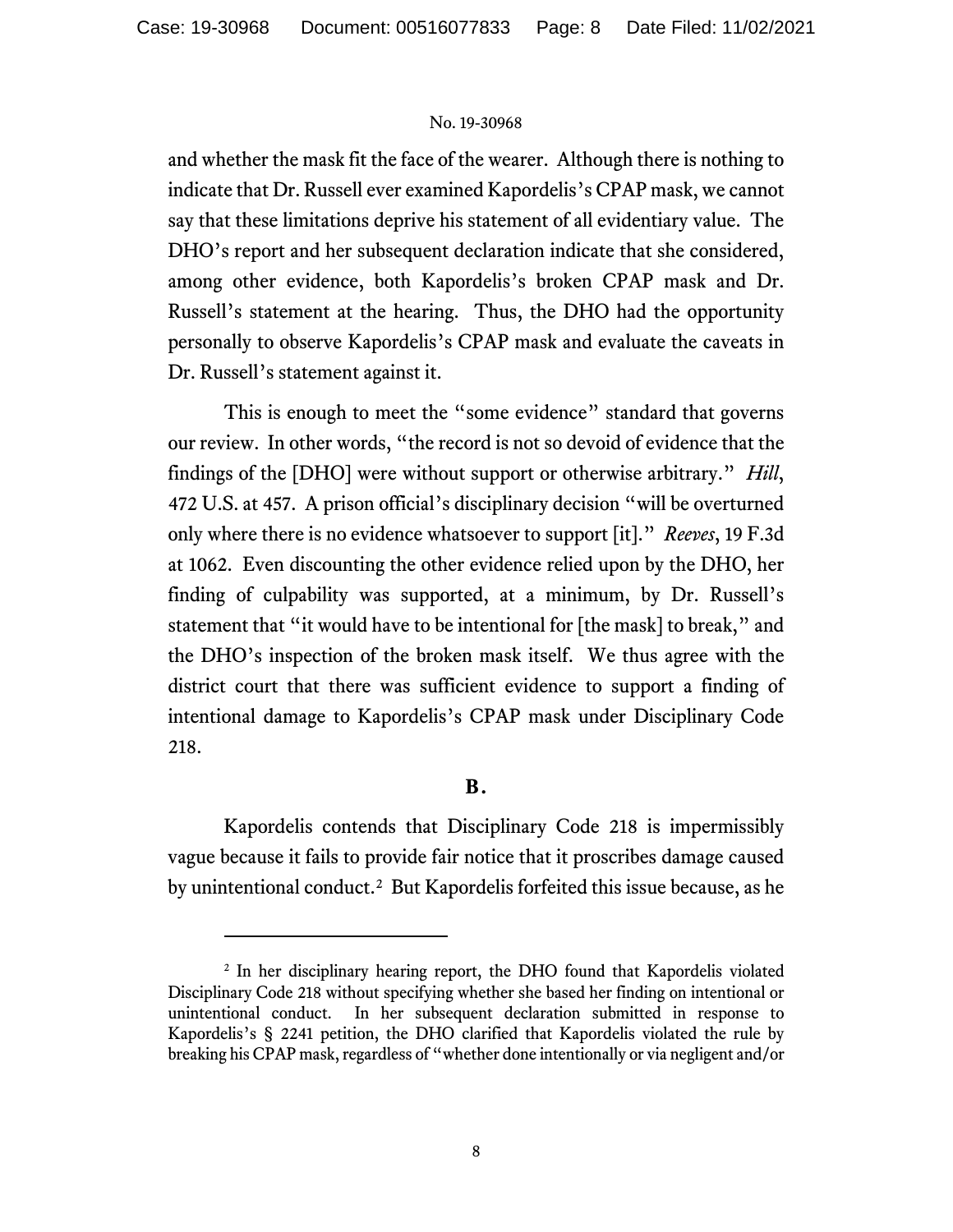concedes in his brief, it "is being raised for the first time on appeal." *See Rollins v. Home Depot USA*, 8 F.4th 393, 397 (5th Cir. 2021). And he has failed otherwise to show that "a miscarriage of justice would result from our failure to consider [the issue]." *AG Acceptance Corp. v. Veigel*, 564 F.3d 695, 700 (5th Cir. 2009) (internal quotation marks and citation omitted). Irrespective of forfeiture, because we agree with the district court that there was "some evidence" to support a finding of intentional damage to Kapordelis's CPAP mask, it is also unnecessary for us to address this issue further.

# **C.**

Kapordelis next asserts that the DHO's finding that he caused damage in excess of \$100 was not supported by "some evidence" because he only broke the mask's "flexible spacebar," which he asserts "would likely cost less than \$20 to replace." Again, "[w]hether there is 'some evidence' is an issue of law that we review de novo." *Teague*, 482 F.3d at 773 (citing *Richards v. Dretke*, 394 F.3d 291, 293 (5th Cir. 2004)).

According to the DHO's report, evidence was presented at the disciplinary hearing that a CPAP mask is valued at \$200. While Kapordelis asserts that his sworn pleadings support a finding that any damage was limited to the mask's spacebar, which he says costs \$20, he has neither provided any evidence of the actual cost to replace the spacebar nor established that the spacebar was detachable and capable of being purchased separately from the more expensive mask. To the contrary, the record shows that Kapordelis was issued an entirely new CPAP mask in August 2018. And the DHO observed Kapordelis's broken mask but made no findings that the

improper use . . . ." The DHO averred that "explicit intent to destroy government property is not a necessary threshold for finding an individual guilty of violating [BOP] Disciplinary Code 218."